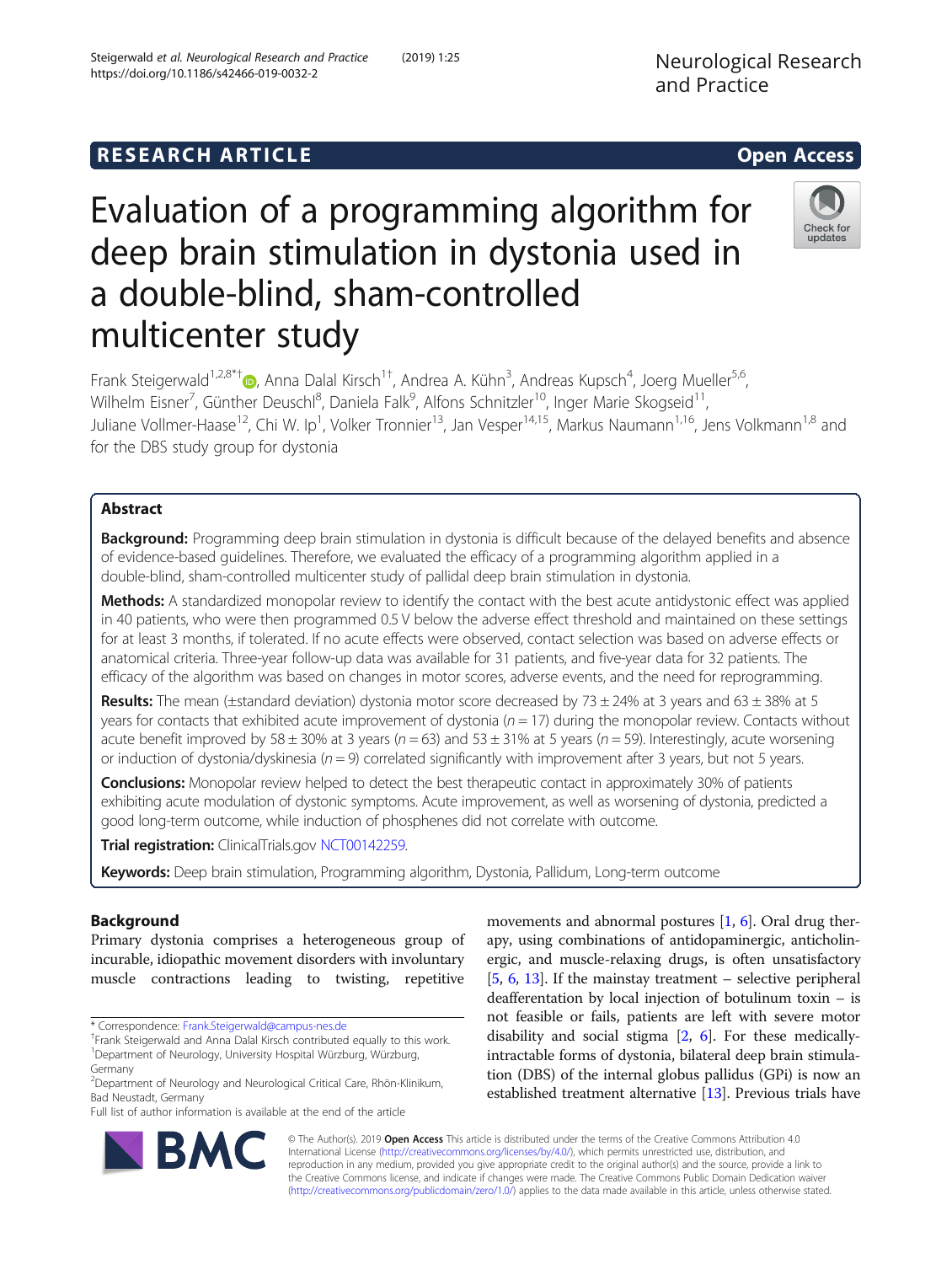shown GPi-DBS to be relatively safe and effective, with a favorable benefit-to-risk ratio that is maintained in the long term [[3](#page-5-0), [6,](#page-5-0) [11](#page-5-0), [13\]](#page-5-0).

The reported benefits from GPi-DBS include a 50– 80% reduction in dystonia motor symptoms [[3](#page-5-0), [6,](#page-5-0) [11](#page-5-0), [13\]](#page-5-0). Significant improvements in pain, activities of daily living, and quality of life have also been reported after pallidal DBS [\[13](#page-5-0)]. Outcomes critically depend on stimulation of a subregion of the GPi [\[4](#page-5-0), [9](#page-5-0), [10\]](#page-5-0), which requires accurate positioning of the stimulating lead and selection of appropriate stimulation parameters. However, unlike in Parkinson's disease, where acute clinical-response testing helps to guide electrode placement intraoperatively and the selection of stimulation settings postoperatively, clinical responses to DBS in dystonia are often delayed, sometimes by days or weeks, which poses a particular challenge in tailoring the therapy. Moreover, indirect guidance of stimulation by adverse effects can be misleading, because muscle contractions from capsular stimulation may be difficult to distinguish from dystonic cramps. Current recommendations for programming DBS in dystonia are pragmatic recommendations based on expert opinion, rather than clinical evidence [\[8](#page-5-0), [12](#page-5-0)]. In a previous multicenter study on the efficacy and safety of GPi-DBS for patients with generalized or segmental dystonia [\[6](#page-5-0), [13](#page-5-0)], we standardized stimulation settings and introduced a programming algorithm (PA) for selecting the active electrodes based on an acute monopolar review session. Patients were followed prospectively for up to 5 years within the trial, which allowed us to validate our PA retrospectively according to the clinical evolution and programming history of each patient. Additionally, we tried to identify acute clinical features, which could serve as predictors of the long-term response to stimulation settings determined by this algorithm. We present the results of this evaluation here.

# Methods

The original trial was a double-blind, sham-controlled study for 3 months, followed by an open-label extension for up to 5 years, including 40 patients with pharmacologicallyintractable, primary generalized or segmental dystonia [[6](#page-5-0)]. At implantation, the patients were aged 14–75 years, with a disease duration prior to DBS of at least 5 years. All patients received an implanted device for DBS (Kinetra™, Medtronic Inc., Minneapolis, USA) between 2002 and 2004, with stimulation electrodes targeted at the ventro-posteromedial part of the GPi. For localization of the GPi intraoperative microelectrode recordings were used in 29 patients, post-operative MRI in 27.

The algorithm to determine the active stimulating electrode was defined in the study protocol. Within the first week of implantation, a monopolar review of all electrodes of the quadripolar lead (Medtronic 3387 or 3389) was performed. With the IPG as anode (+) and stimulation frequency and pulse width kept constant at 130 Hz and 120 μs, respectively, each electrode, beginning with the most distal one, was stimulated as monopolar cathode (−) with an increasing amplitude to a maximum of 6 V for 60–90 s, as long as no acute adverse effects were elicited. Induction of beneficial effects (e.g. reduction of dystonia, subjective tension or pain) or adverse effects (e.g. increased dystonia, dysesthesia, visual field disturbances, tetanic contractions) were documented. If beneficial effects were noted, the respective electrode was chosen for long-term stimulation. Otherwise, an electrode that elicited phosphenes at an amplitude above 3 V was selected. If phosphenes were induced below 3 V, the next proximal electrode was chosen. At the time of planning the study (around 2000), imaging and image fusion techniques to reconstruct the individual electrode positions postoperatively were not readily available, neither were volume of tissue activated (VTA) models established. Acute clinical response testing was used to establish the anatomical position of the electrodes and based on expert consensus, we considered a phosphene threshold below 3 V as indicating a proximity to the optic tract, indicating a contact location below the ventral border of the GPi. Testing was suspended above 6 V, because higher settings were deemed to be inappropriate for chronic stimulation without causing adverse effects.

If neither beneficial effects nor optic tract response (= phosphenes) could be elicited through any electrode of the lead, the most distal electrode presumed to be located in the ventral GPi, based on intraoperative microelectrode recordings (MER) and/or pre- and postoperative magnetic resonance imaging (MRI), was activated (anatomic choice) . Corresponding to the monopolar review, stimulation frequency and pulse width were initially set to 130 Hz and 120 μs. In the neurostimulation group, amplitude was set 0.5 V below the threshold of eliciting adverse effects from the start of the monopolar review, or up to 6 V if no side effects were elicited (Fig. [1](#page-2-0)).

DBS was started at this amplitude directly after the monopolar review in the stimulation and 3 months later in the sham-stimulation group.

As long as no intolerable adverse effects developed under chronic stimulation, the electrode and amplitude, which was selected based on the PA had to be kept constant for at least 3 months. After 3 months the programmer was allowed to make any adjustment based on his personal experience in case the observed effect was unsatisfactory or adverse effects were observed.

Thirty-eight patients from the original study agreed to participate in the study extension. Three-year-follow-up data were available from 31 patients and five-year data from 32 patients [\[13\]](#page-5-0). The efficacy of the PA was evaluated based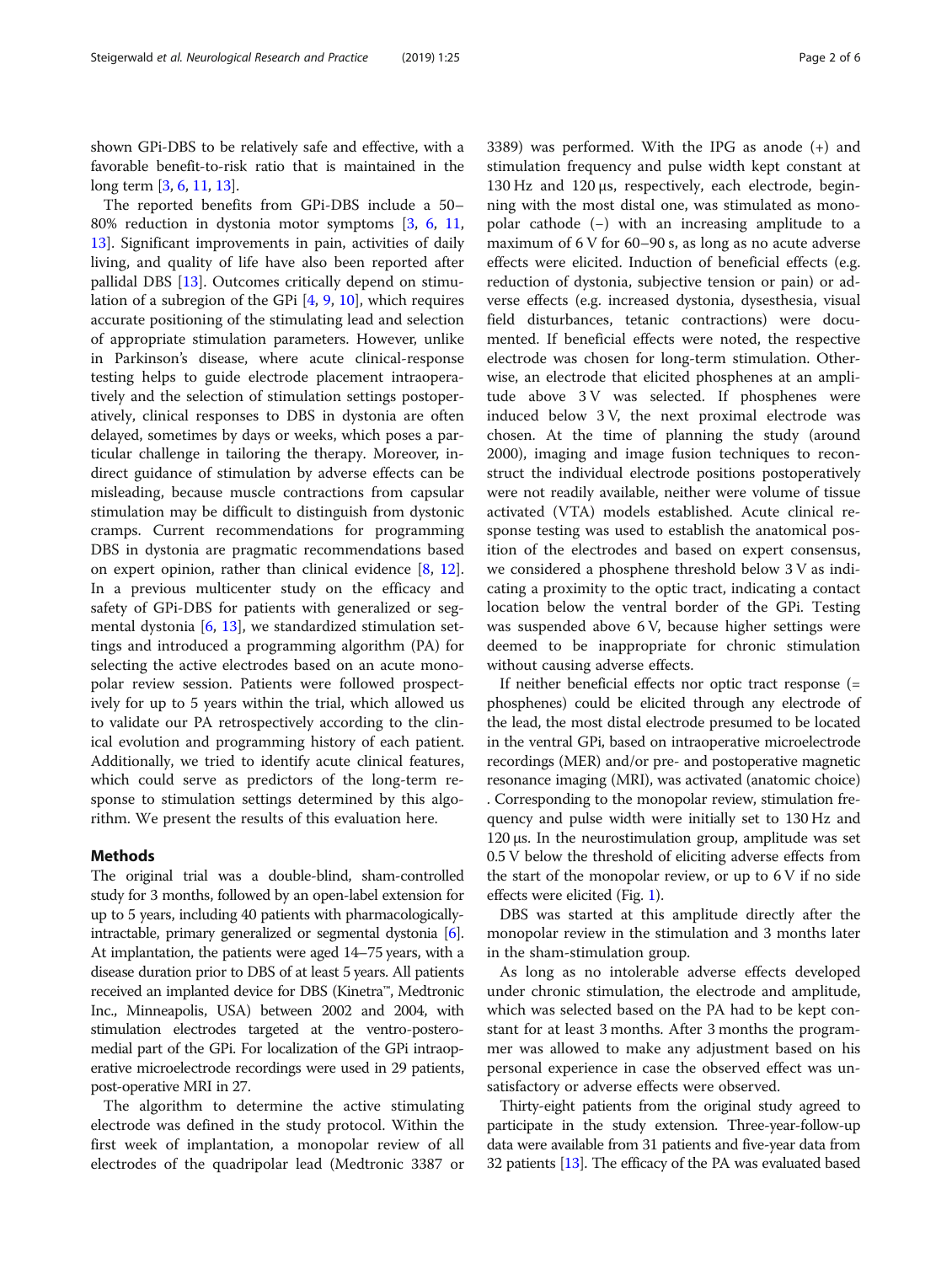<span id="page-2-0"></span>on the results in these patients. Clinical efficacy was measured by the proportional change in the Burke-Fahn-Marsden Dystonia Rating Scale (BFMDRS) motor score from baseline to the study visit. A decrease of BFMDRS of more than 50% was judged as good, from 25 to 50% as moderate and less than 25% as poor outcome.

Moreover, frequency, threshold, and type of acute stimulation-induced effects and their distribution across electrodes during the monopolar review were evaluated. The predictive value of these features on clinical outcomes was also analyzed (JMP version 13.2.0, SAS Institute Inc., North Carolina, USA). Where appropriate, results are presented as mean ± standard deviation.

# Results

# Criteria for contact selection and compliance to the PA

A total of 27.8% of active contacts were chosen because of acute improvement in dystonic symptoms during the monopolar review. Another 30.4% were chosen because of elicitation of phosphenes. The majority of contacts (41.8%) were selected anatomically (based on nuclear boundaries

determined by intraoperative MER and/or MRI), since neither acute effects nor phosphenes could be elicited.

During the initial 6 to 9 months study period, 85% of the electrode configurations remained compliant with the PA; 67% were still compliant at the three- and fiveyear follow-up. We considered the configuration still compliant if another electrode was added (double monopolar configuration) adjacent to the original one.

The method of choice for the primary contact selection did not have a significant impact on maintenance of the stimulated contacts, i.e. whether based on anatomical aspects (50%), optic-tract response (23%), or acute stimulation benefit (27%). However, there is evidence for a trend towards higher compliance with contacts chosen on an anatomical basis.

# Clinical outcome

At the five-year follow-up, the mean improvement in the BFMDRS score was  $57.6 \pm 32\%$  if the electrode selection was compliant with the algorithm  $(n = 44$  contacts) vs. 53 ± 34% if there was a deviation ( $n = 36$  contacts). This difference was not significant.

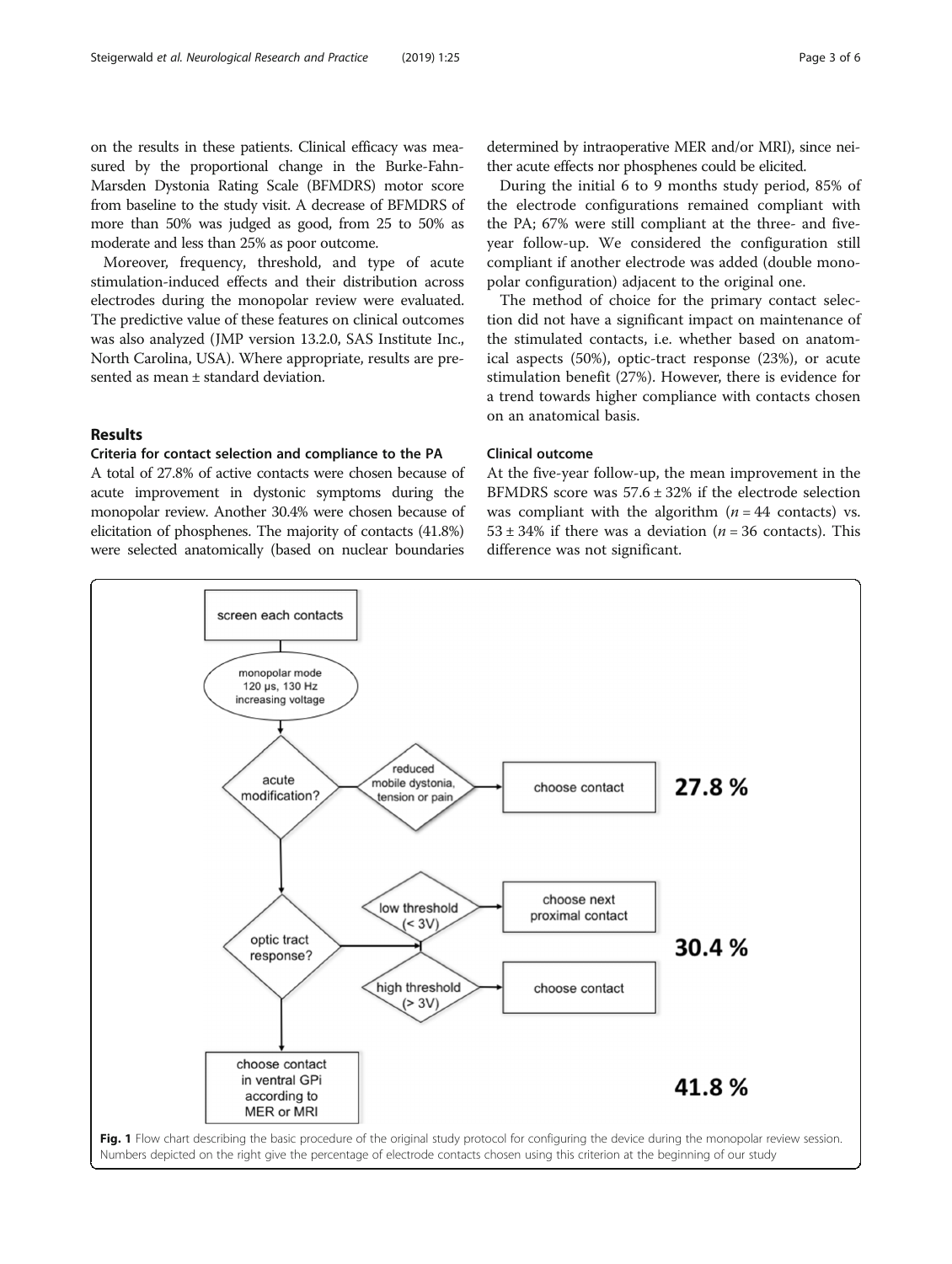Electrodes exhibiting acute improvement of dystonia during the monopolar review led to an average decrease in the motor score of  $73 \pm 24\%$  after 3 years (*n* = 17 contacts) and  $63 \pm 38\%$  after 5 years ( $n = 21$  contacts). This compared to  $58 \pm 30\%$  after 3 years ( $n = 63$  contacts) and  $53 \pm 31\%$  after 5 years (*n* = 59 contacts) in patients without an acute antidystonic effect. The difference was significant after 3 years ( $p < 0.05$ ), but not after 5 years.

# Other predictors of clinical outcome

Interestingly, electrodes that evoked acute dyskinesia or worsening of dystonia without inducing capsular side effects ( $n = 9$  electrodes,  $n = 9$  patients) during the monopolar review were associated with significantly better reduction in the motor score  $(78 \pm 11\%)$  after 3 years) compared to 59  $\pm$  31% for all other electrodes (*n* = 71, *p* < 0.005). Electrodes selected based on this kind of acute modulation of dystonia showed significant better response on the BFMDRS after 3 years (77 ± 16%,  $n = 15$ ,  $p < 0.05$ ) for both) compared to those selected anatomically  $(55 \pm 1)$ 27%;  $n = 23$ ) or based on the optic-tract response (55 ± 36%;  $n = 15$ ) (Fig. 2). After 5 years ( $n = 12$  electrodes due to reprogramming), the outcome was still more favorable with a BFMDRS improvement of  $61 \pm 32\%$  for electrodes with acute modulation of dystonia vs.  $54 \pm 33$ % in the remaining, but no longer significant.

Dysarthria was another acute stimulation-induced adverse effect during the monopolar review that was associated with a significant better outcome at 3 years (76  $\pm$  18% vs. 58  $\pm$  18% reduction in the motor score; *n* = 11 vs. 69;  $p < 0.05$  Wilcoxon) and a favorable, but nonsignificant outcome at 5 years  $(68 \pm 22\% \text{ vs. } 53 \pm 34\%).$ Other acute adverse effects reported during the monopolar review, such as dysesthesia, visual sensations, nausea, tetanic muscle contractions, or subjective changes in tension and pain in the dystonic body region, had no bearing on the long-term motor benefits.

Contact selections based on any form of acute modulation of dystonic symptoms (improvement as well as worsening or induction of dyskinesias) showed significantly better improvement of motor outcome with a mean decrease in motor score of  $77 \pm 16\%$  (*n* = 15) after 3 years compared to contacts eliciting phosphenes ( $55 \pm$ 36%,  $n = 15$ ,  $p < 0.05$ ) or selected on anatomical grounds  $(55 \pm 27\%, n = 23, p < 0.05)$  (Fig. 2).

Acute effects predicting a good long-term outcome occurred mostly when the second lowest contact of the quadripolar electrode was stimulated. Dysesthesias and



selection (Wilcoxon multiple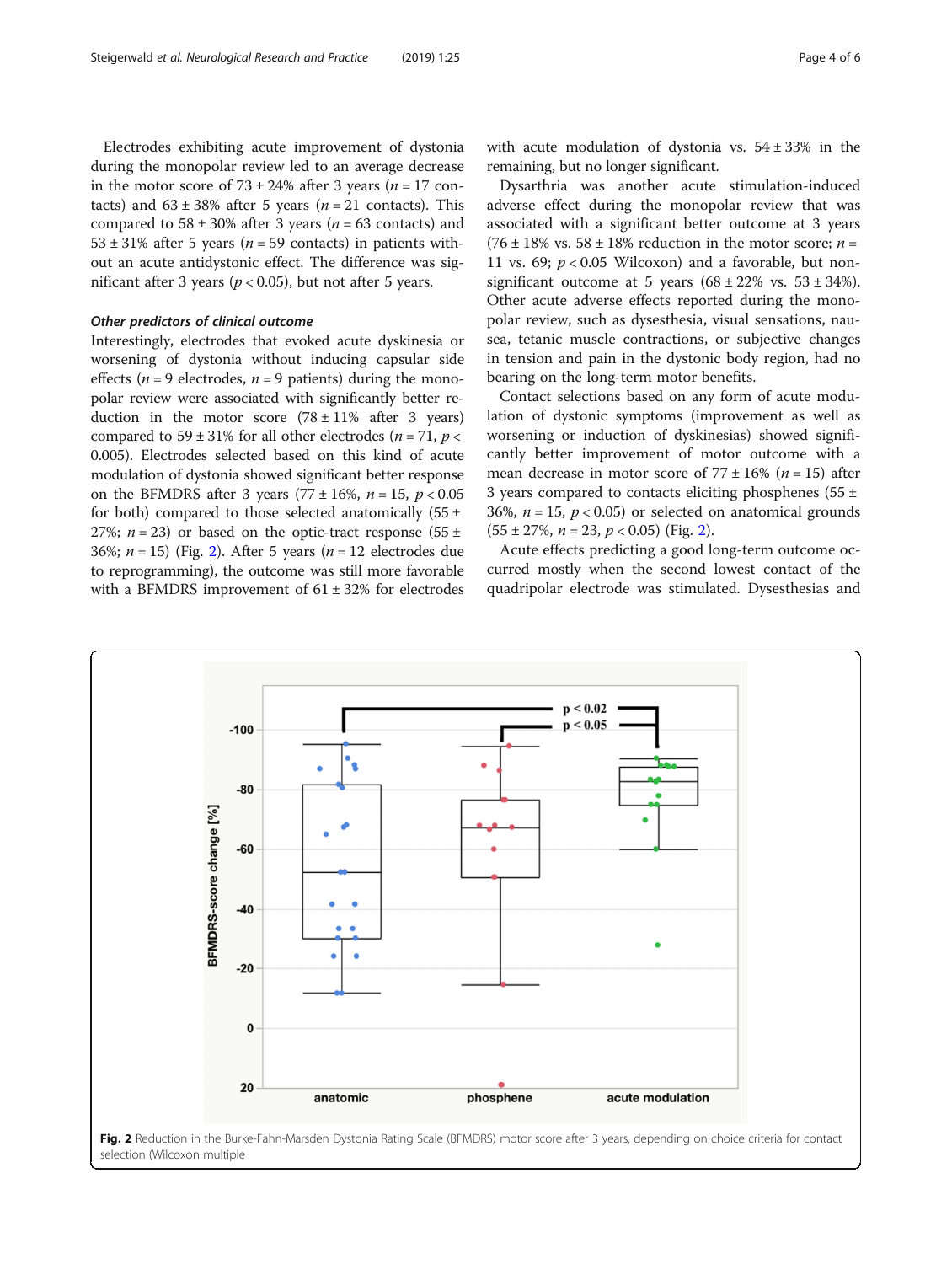capsular side effects were evenly distributed across the

contacts and therefore non-localizing.

## Changes in stimulation during long-term follow-up

A change in the active contact was clinically initiated in 19.6%  $(n = 31)$  of electrodes after 6 months and in 15.8% at 3 years and 5 years (both  $n = 25$ ) for two reasons: (1) trying to improve efficacy in poor or non-responders (27 electrodes at 6 months, 17 at 3 years, and 18 at 5 years); (2) trying to control stimulation-induced adverse effects (four electrodes at 6 months, seven at 3 years, and seven at 5 years). The most common specific reasons for the stimulation changes documented in the case report forms were "worsening of dystonic symptoms"  $(n = 9)$ and dysarthria  $(n = 7)$ .

# **Discussion**

To our knowledge, this is the first study to examine a predefined programming algorithm for pallidal neurostimulation in dystonia. Another unique feature of this study is the long-follow up of 5 years within the framework of a controlled multicenter trial.

When the trial was designed, the ventro-postero-medial segment of the GPi was considered the target region for DBS electrode implantation, based on published case series and experiences from the pallidotomy era. Various studies have since confirmed this area to provide the best overall clinical benefit for pallidal neurostimulation [[4,](#page-5-0) [9](#page-5-0), [10](#page-5-0)]. However, refining the stimulated area by postoperative programming remains challenging, because most studies have observed delayed clinical responses in dystonia, often days or weeks after initiating stimulation.

Here, we show that a standardized monopolar review session helps to detect acute improvements in dystonia in almost one-third of electrodes tested. Stimulation of these contacts was associated with significantly better long-term outcomes than with any other programming choices. Hence, the time spent on a monopolar review session (about 60–90 min for two quadripolar leads) may be well invested in dystonia, even if a smaller proportion of patients can be programmed based on immediate beneficial feedback compared to Parkinson's disease.

Another third of the electrodes was selected based on stimulation-induced visual phenomena (perception of light/phosphenes) according to our algorithm. This criterion was chosen because this stimulation effect indicates proximity of the electrode to the optic tract, which runs a few millimeters below the target region of the GPi. We found no difference in clinical outcome between the electrodes chosen by visual stimulation effects and those selected on anatomical grounds. Hence, eliciting visual phosphenes provides rough confirmation of anatomically correct positioning of the electrode, but

cannot be regarded as a predictive marker for an excellent clinical response [[7,](#page-5-0) [8\]](#page-5-0).

Interestingly, we found that not only acute improvements in dystonia, but also stimulation-induced worsening of dystonia or induction of dyskinesia were associated with an above average outcome. Therefore, any modulation of dystonia during a monopolar review should be regarded as predictive of long-term efficacy; patients can be encouraged to tolerate transient worsening of their condition with the perspective of an excellent outcome.

Among the other acute adverse effects elicited during the monopolar review, only dysarthria predicted a better outcome at 5 years. This is remarkable, because dysarthria is considered an intolerable adverse effect of pallidal stimulation and programming strives to minimize the risk. However, our finding indicates that the corticobulbar fibers causing dysarthria may run within the internal capsule in close proximity to the antidystonic "sweet spot" within the GPi and can therefore guide the selection of an optimal electrode, if a sufficient adverse effect threshold is respected.

# Conclusion

In summary, the observations made in this study have the potential to change the clinical approach to programming DBS for dystonia. In a monopolar review, clinicians should search for any acute change in dystonia, either improvement or induction of hyperkinesia, which is predictive for an excellent long-term outcome. These acute modulations of dystonic symptoms were significant better outcome predictor than phosphene, which so far were interpreted as a good outcome predictor, due to the close proximity of the optic tract and ventral internal pallidum. Paradoxically, a low threshold for dysarthria may also indicate an electrode that should be stimulated for optimal outcome below the adverse effect threshold. If none of these acute effects is observed, then programming should be guided anatomically. Recent advances in image processing and software technology provide options for fast and accurate electrode location within the individual anatomical space, which may facilitate this anatomical selection in the future.

#### Abbreviations

BFMDRS: Burke-Fahn-Marsden Dystonia Rating Scale; DBS: Deep brain stimulation; GPi: Internal globus pallidus; MER: Microelectrode recordings; MRI: Magnetic resonance imaging; PA: Programming algorithm

#### Acknowledgements

The authors like to thank D. Nock for English language editing of the final version of the manuscript.

DBS study group for dystonia – Investigator are listes with their affiliation during the original study: Andreas Kupsch, Bianca Müller, Gerd-Helge Schneider, Thomas Trottenberg (Berlin); Alfons Schnitzler, Volker Sturm, Lars Timmermann, Jürgen Voges, Lars Wojtecki (Düsseldorf, Cologne); Guido Nikkah, Markus O Pinsker, Thomas Prokop, Jan Vesper (Freiburg); Manja Kloss, Martin Krause, Volker Tronnier (Heidelberg); Wilhelm Eisner, Thomas Fiegele, Joerg Mueller, Sasha Hering, Werner Poewe (Innsbruck); Günther Deuschl, Jan